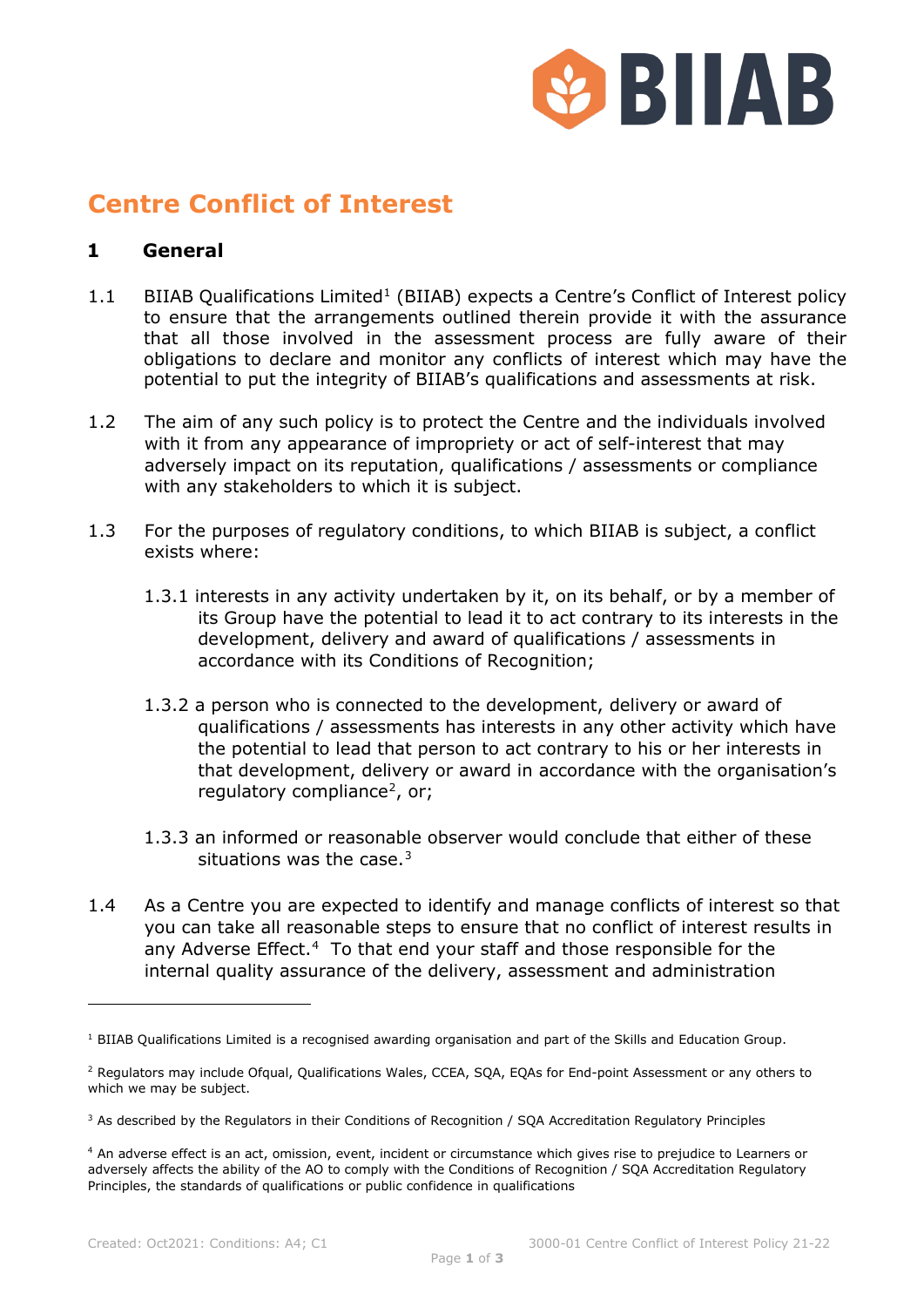

 of BIIAB's qualifications and assessments must comply with the Centre's policy and procedures. Staff may include but are not limited to the following:

- teachers / tutors / trainers;
- assessors;
- invigilators;
- staff who may have access to confidential assessment materials;
- managers;
- Heads of Centre, principals, CEOs; sub-contractors.
- 1.5 The following are examples of potential conflicts of interest. This list is by no means exhaustive, Centres must identify their own in line with their own business models.
	- A member of staff works for a Centre and a family member takes a qualification at the same Centre;
	- A member of staff at the Centre is completing a qualification delivered and assessed by the Centre;
	- Tutor/assessor/IV working with more than one Centre or private training provider;
	- Tutor/assessor/IV partaking in the appointment, promotion, supervision or evaluation of a person with whom they have family connections;
	- A member of Centre staff involved in the delivery / outcome of a qualification having a family connection with a registered learner or learner's family.
- 1.6 Centres are required to keep records of declared conflicts of interest and inform BIIAB of such conflicts that may impact on the delivery, assessment and internal quality assurance of its qualifications. BIIAB will determine and agree with the centre what if any additional action needs to be taken.

## **2 What Centres need to provide in their Policies**

Evidence of the following:

- the purpose of the policy;
- who the policy applies to;
- an explanation of conflict of interest including both personal and commercial;
- examples of conflicts of interest;
- how conflicts of interest are managed;
- how conflicts of interest are reported and to whom.